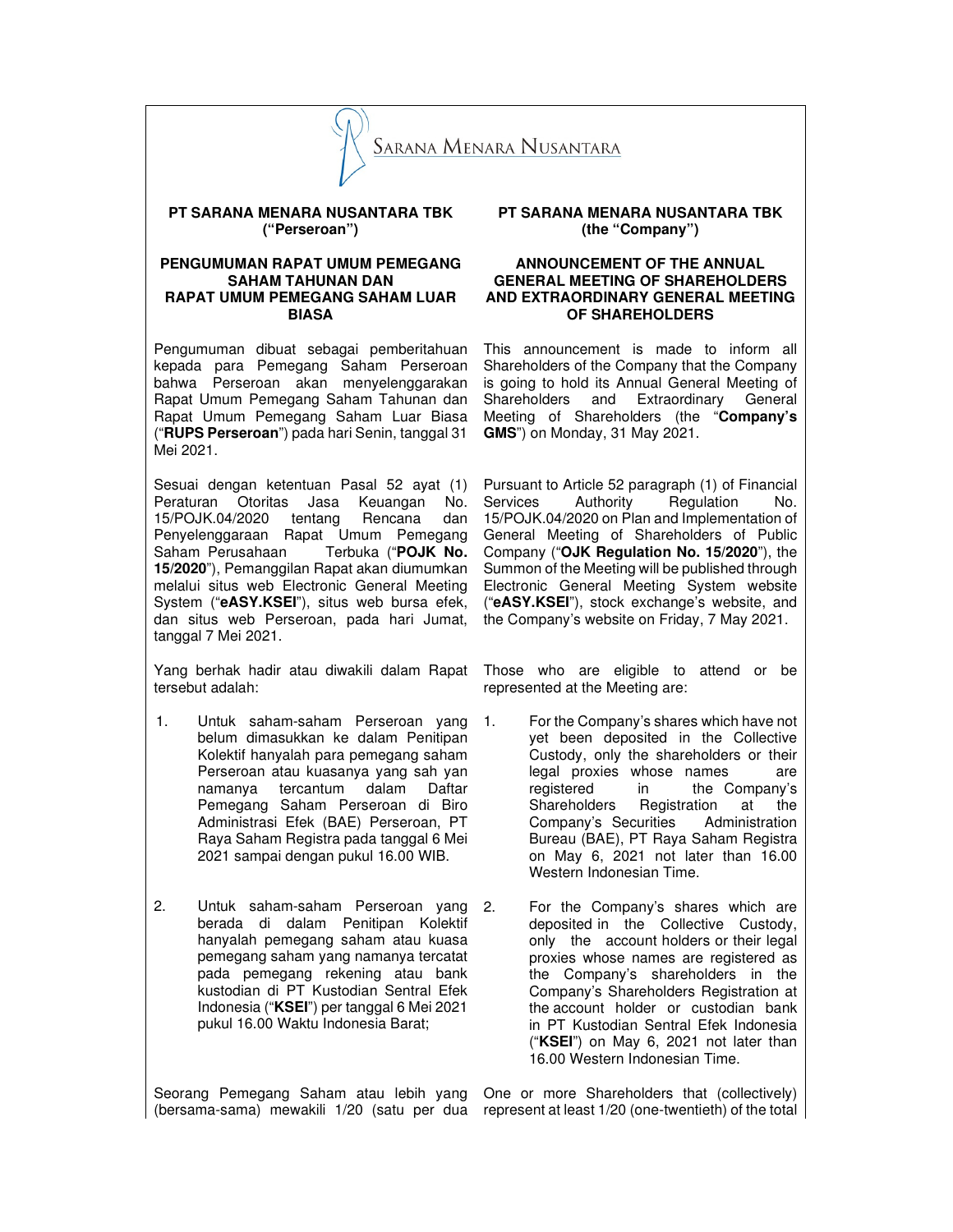puluh) atau lebih dari jumlah seluruh saham Perseroan dengan hak suara yang sah yang dikeluarkan oleh Perseroan dapat mengusulkan mata acara RUPS Perseroan. Usulan Pemegang Saham Perseroan tersebut akan dimasukkan dalam mata acara RUPS Perseroan jika memenuhi ketentuan Pasal 21 ayat 7 Anggaran Dasar Perseroan dan Pasal 16 ayat (3) POJK No. 15/2020, yakni:

- 1. Usulan tersebut diajukan secara tertulis dan diterima oleh Direksi Perseroan paling lambat 7 (tujuh) hari sebelum pemanggilan RUPS Perseroan, yaitu pada hari Rabu tanggal 28 April 2021 pukul 16.00 Waktu Indonesia Barat;
- 2. Usulan tersebut harus:
	- a. dilakukan dengan itikad baik;
	- b. mempertimbangkan kepentingan Perseroan;
	- c. merupakan mata acara yang membutuhkan keputusan RUPS;
	- d. menyertakan alasan dan bahan usulan mata acara RUPS Perseroan; dan
	- e. tidak bertentang dengan peraturan perundangan;
- 3. Menurut pendapat Direksi Perseroan, usul tersebut dilakukan dengan mempertimbangkan kepentingan Perseroan dan berhubungan langsung dengan usaha Perseroan.

- 1. Rapat akan dilaksanakan sedemikian rupa dengan mengedepankan kesehatan dan keselamatan seluruh pihak dengan mematuhi ketentuan yang berlaku dalam rangka pencegahan penyebaran Corona Virus Disease 2019 ("**Covid-19**").
- 2. Sehubungan dengan pelaksanaan Pembatasan Sosial Berskala Besar dalam penanganan Covid-19 di Provinsi Daerah Khusus Ibukota Jakarta, maka Perseroan sangat menghimbau pemegang saham Perseroan untuk memberikan kuasa:
	- a. secara elektronik untuk hadir dan memberikan suara dalam Rapat melalui eASY.KSEI sesuai dengan prosedur dan tata cara penggunaan yang ditetapkan oleh KSEI dari waktu ke waktu. Untuk itu pemegang saham

number of outstanding shares of the Company with valid voting rights may propose the agenda items for the Company's GMS. The agenda items proposed by the Company's Shareholders will be included in the agenda for the Company's GMS to the extent that they are in compliance with the provisions of Article 21 paragraph 7 of the Company's Articles of Association, and Article 16 paragraph (3) of the OJK Regulation 15/2020, namely:

- 1. The proposal shall be made in writing and shall have been received by the Board of Directors of the Company not later than Wednesday, 28 April 2021, 16:00 Western Indonesia Time;
- 2. The proposal must:
	- a. be made and put forward in good faith;
	- b. consider the Company's interests;
	- c. require approval from the Company's GMS;
	- d. include the reasons and materials for the agenda of the Company's GMS; and
	- e. not contrary to the prevailing laws and regulations.
	- The Board of Directors of the Company is of the opinion that the proposal has been made and put forward in the interests of the Company and has a direct bearing on the Company's business.

# **Informasi Tambahan: Additional Information:**

- The Meeting will be conducted in such a way to promote health and safety for all parties and also comply with the prevailing regulations related to prevention of Corona Virus Disease 2019 ("**Covid-19**") spread.
- In relation to the implementation of Large-Scale Social Restriction in handling Covid-19 in Jakarta Special Capital Region, the Company strongly advices the shareholders of the Company to grant proxy:
	- a. electronically to attend and cast a vote at the Meeting through eASY.KSEI pursuant to the rules and procedures for use stipulated by KSEI from time to time. Therefore, the shareholders are encouraged to independently access the KSEI system; or